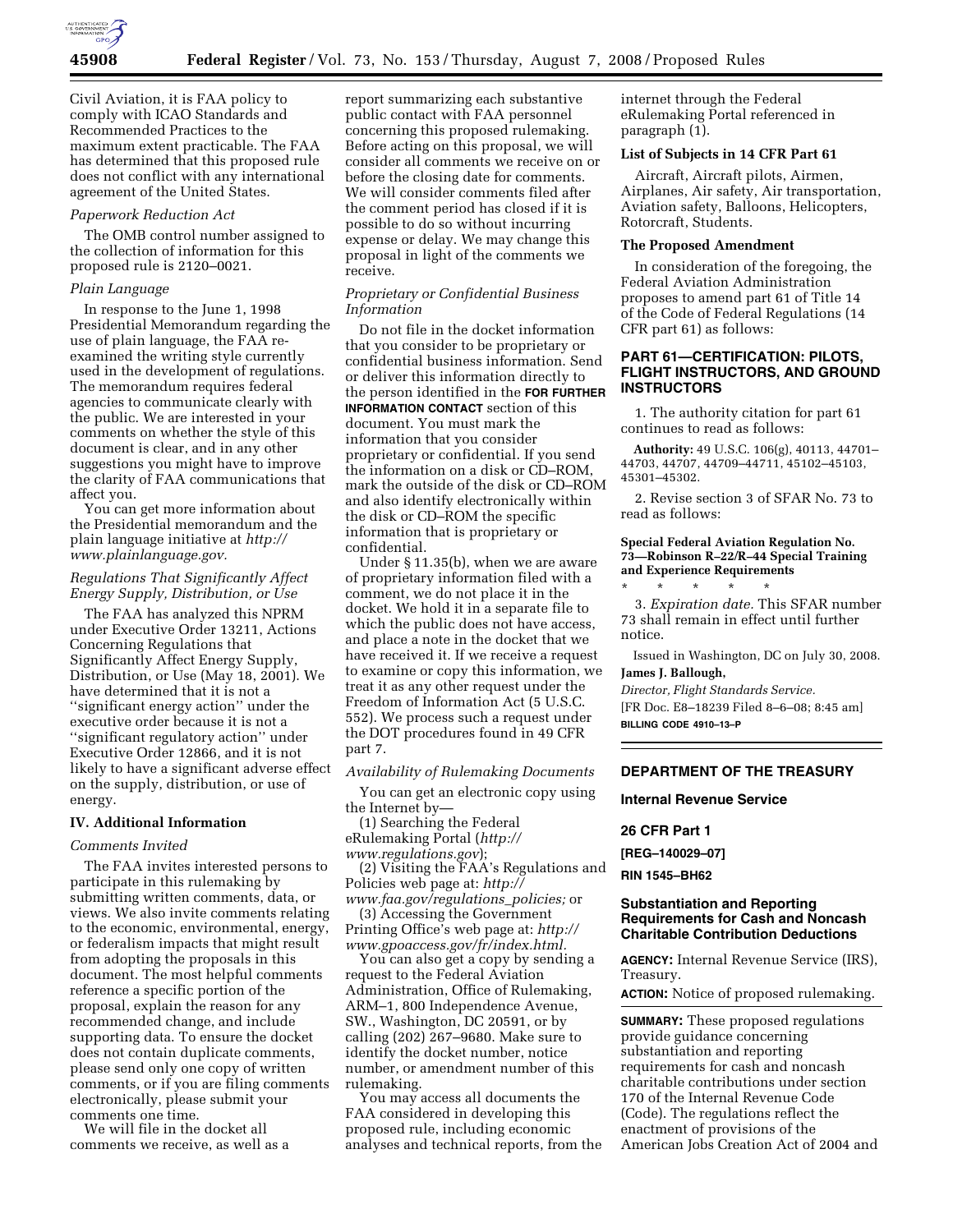the Pension Protection Act of 2006. The regulations provide guidance to individuals, partnerships, and corporations that make charitable contributions, and will affect any donor claiming a deduction for a charitable contribution after the date these regulations are published as final regulations in the **Federal Register**.

**DATES:** Written or electronic comments and requests for a public hearing must be received by November 5, 2008.

**ADDRESSES:** Send submissions to: CC:PA:LPD:PR (REG–140029–07), room 5203, Internal Revenue Service, P.O. Box 7604, Ben Franklin Station, Washington, DC 20044. Submissions may be hand delivered Monday through Friday between the hours of 8 a.m. and 4 p.m. to CC:PA:LPD:PR (REG–140029– 07), Courier's Desk, Internal Revenue Service, 1111 Constitution Avenue, NW., Washington, DC 20224, or sent electronically via the Federal eRulemaking Portal at *www.regulations.gov* (IRS REG–140029– 07).

#### **FOR FURTHER INFORMATION CONTACT:**

Concerning the proposed regulations, Susan J. Kassell at (202) 622–5020; concerning submissions of comments and requests for a hearing, Oluwafunmilayo Taylor at (202) 622– 7180 (not toll-free numbers).

# **SUPPLEMENTARY INFORMATION:**

## **Paperwork Reduction Act**

The collections of information contained in this notice of proposed rulemaking have been submitted to the Office of Management and Budget for review in accordance with the Paperwork Reduction Act of 1995 (44 U.S.C. 3507(d)). Comments on the collections of information should be sent to the Office of Management and Budget, Attn: Desk Officer for the Department of the Treasury, Office of Information and Regulatory Affairs, Washington, DC 20503, with copies to the Internal Revenue Service, Attn: IRS Reports Clearance Officer, SE:W:CAR:MP:T:T:SP, Washington, DC 20224. Comments on the collections of information should be received by October 6, 2008. Comments are specifically requested concerning:

Whether the proposed collections of information are necessary for the proper performance of the functions of the IRS, including whether the information will have practical utility;

The accuracy of the estimated burden associated with the proposed collections of information;

How the quality, utility, and clarity of the information to be collected may be enhanced;

How the burden of complying with the proposed collections of information may be minimized, including through the application of automated collection techniques or other forms of information technology; and

Estimates of capital or start-up costs and costs of operation, maintenance, and purchase of services to provide information.

The collections of information in these proposed regulations are in §§ 1.170A–15(a) and (d)(2); 1.170A– 16(a), (b), (c), (d), (e), and (f); 1.170A– 17(a)(3) and (a)(7); and 1.170A–18(a)(2) and (b). These collections of information will help the IRS determine if a taxpayer is entitled to a claimed deduction for a charitable contribution. The collections of information are required to obtain a benefit. The likely respondents are individuals, partnerships, and corporations that claim a deduction for a charitable contribution.

The collections of information may vary depending on the item contributed, the amount of the deduction claimed for the contribution, and whether the taxpayer claiming the deduction is an individual, partnership, S corporation, C corporation that is a personal service corporation or closely held corporation, or other C corporation.

The following estimates are based on the information that is available to the IRS. A respondent may require more or less time, depending on the circumstances.

The estimated total annual reporting burden is 226,419 hours.

The estimated annual burden per respondent varies from 5 minutes to 4 hours, with an estimated average annual burden of slightly more than 1 hour. The estimated number of respondents is 201,920.

An agency may not conduct or sponsor, and a person is not required to respond to, a collection of information unless it displays a valid control number assigned by the Office of Management and Budget.

Books or records relating to a collection of information must be retained as long as their contents may become material in the administration of any internal revenue law. Generally, tax returns and return information are confidential, as required by section 6103.

#### **Background**

This document contains proposed amendments to the Income Tax Regulations (26 CFR part 1) for substantiating and reporting deductions for charitable contributions under section 170 of the Internal Revenue Code. Section 170(f)(11), as added by

section 883 of the American Jobs Creation Act of 2004, Public Law 108– 357 (118 Stat. 1418) (Jobs Act), contains reporting and substantiation requirements relating to deductions for noncash charitable contributions. Under section 170(f)(11)(C), for contributions of property for which a deduction of more than \$5,000 is claimed, taxpayers are required to obtain a qualified appraisal of the property. Under section  $170(f)(11)(D)$ , for contributions of property for which a deduction of more than \$500,000 is claimed, taxpayers must attach a qualified appraisal of the property to the tax return on which the deduction is claimed.

For appraisals prepared with respect to returns filed on or before August 17, 2006, § 1.170A–13(c) of the current regulations provides definitions of the terms ''qualified appraisal'' and ''qualified appraiser''. For appraisals prepared with respect to returns filed after August 17, 2006, section  $170(f)(11)(E)$ , as added by the Jobs Act and amended by section 1219 of the Pension Protection Act of 2006, Public Law 109–280 (120 Stat. 780) (PPA), provides statutory definitions of the terms qualified appraisal and qualified appraiser.

Section  $170(f)(11)(E)(i)$  provides that the term *qualified appraisal* means an appraisal that is (1) treated as a qualified appraisal under regulations or other guidance prescribed by the Secretary, and (2) conducted by a qualified appraiser in accordance with generally accepted appraisal standards and any regulations or other guidance prescribed by the Secretary.

Section 170(f)(11)(E)(ii) provides that the term *qualified appraiser* means an individual who (1) has earned an appraisal designation from a recognized professional appraiser organization or has otherwise met minimum education and experience requirements set forth in regulations prescribed by the Secretary, (2) regularly performs appraisals for which the individual receives compensation, and (3) meets such other requirements as may be prescribed by the Secretary in regulations or other guidance. Section 170(f)(11)(E)(iii) further provides that an individual will not be treated as a qualified appraiser unless that individual (1) demonstrates verifiable education and experience in valuing the type of property subject to the appraisal, and (2) has not been prohibited from practicing before the IRS by the Secretary under section 330(c) of Title 31 of the United States Code at any time during the 3-year period ending on the date of the appraisal.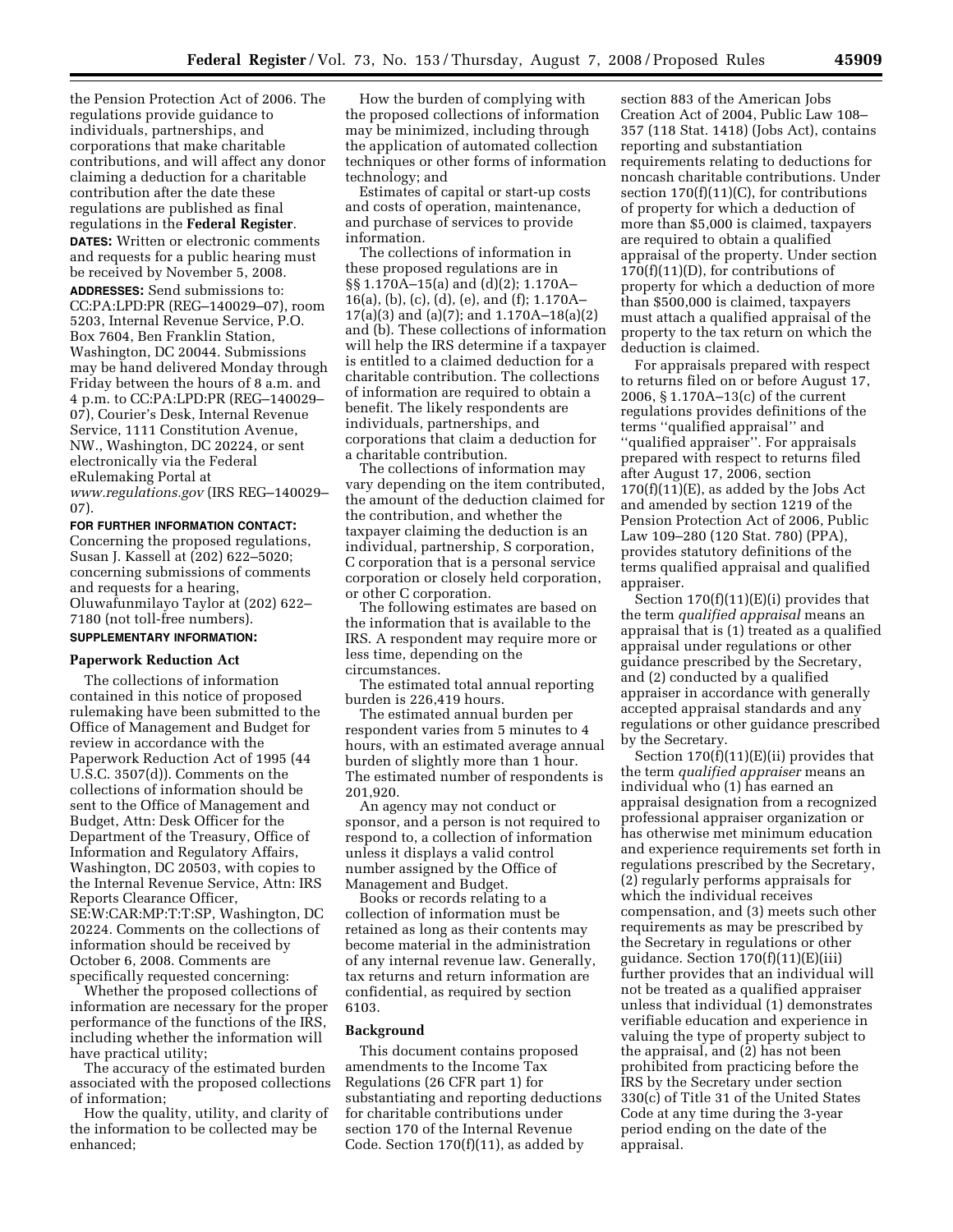On October 19, 2006, the IRS and the Treasury Department released Notice 2006–96, 2006–46 IRB 902 (see § 601.601(d)(2)(ii)(*b*) of this chapter), which provides transitional guidance relating to section  $170(f)(11)(E)$  as amended by the PPA. Specifically, Notice 2006–96 provides transitional safe harbor definitions for the terms ''qualified appraisal'' (section 3.02(1)), ''generally accepted appraisal standards'' (section 3.02(2)), ''appraisal designation'' (section 3.03(1)), ''education and experience in valuing the type of property'' (section 3.03(2)), and ''minimum education and experience'' (section 3.03(3)). These definitions apply to contributions of property for which a deduction of more than \$5,000 is claimed on returns filed after August 17, 2006. Notice 2006–96 solicited comments regarding the definitions of these terms. All comments received were considered in drafting these regulations.

Section 1216 of the PPA added section 170(f)(16), which provides that no deduction is allowed for a contribution of clothing or a household item unless the clothing or household item is in good used condition or better. Section 1217 of the PPA added section  $170(f)(17)$ , which imposes a recordkeeping requirement for all cash contributions, regardless of amount. Section 1219 of the PPA added section 6695A, which imposes penalties on appraisers in certain circumstances. Regulations implementing the penalty provisions of section 6695A will be published separately.

Section  $170(f)(11)(H)$  authorizes the Secretary to prescribe regulations as may be necessary or appropriate to carry out the purposes of section 170(f)(11), including regulations that may provide that some or all of the requirements of section 170(f)(11) do not apply in appropriate cases. Other statutory authority to issue regulations is in sections  $170(f)(11)(B)$ , (C), (E)(i)(I) and  $(II)$ , and  $(E)(ii)(I)$  and  $(III)$ .

### **Explanation of Provisions**

### *I. In General*

The proposed regulations generally implement the Jobs Act and PPA changes to the substantiation and reporting rules for charitable contributions. For example, the proposed regulations implement the recordkeeping requirements imposed by the PPA for all cash contributions and the new definitions of a qualified appraisal and qualified appraiser applicable to all noncash contributions. The proposed regulations also incorporate the substantiation

requirements for noncash contributions imposed by the Jobs Act on (1) a C corporation (other than a closely held corporation or a personal service corporation) claiming a deduction of more than \$5,000, and (2) any taxpayer claiming a deduction in excess of \$500,000.

The proposed regulations also generally incorporate many of the requirements of § 1.170A–13, except to the extent § 1.170A–13 is inconsistent with the Jobs Act and PPA requirements. For example, many of the requirements of  $\S 1.170A-13(c)(3)$  for a qualified appraisal are incorporated in proposed § 1.170A–17(a); many of the 'appraisal summary" requirements of § 1.170A–13(c)(4) are incorporated in the required entries for a completed Form 8283, ''Noncash Charitable Contributions,'' in proposed § 1.170A– 16; and many of the requirements of § 1.170A–13(c)(5) for a qualified appraiser are incorporated in proposed § 1.170A–17(b).

The IRS and the Treasury Department may propose additional changes to the substantiation regulations in the future and hereby request comments concerning additional issues that should be addressed.

### *II. Cash, Check or Other Monetary Gifts*

Proposed § 1.170A–15 implements the requirements of section  $170(f)(17)$ , which was added by the PPA and provides that no deduction is allowed for any contribution of a cash, check, or other monetary gift unless the donor maintains as a record of the contribution a bank record or written communication from the donee. Compare The Check Clearing for the 21st Century Act, Public Law 108–100, 117 Stat. 1178–1180 (12 U.S.C. 5002(16) and 5003(b)), which provides guidance under the banking laws regarding substitute checks. The bank record or written communication must show the name of the donee, the date of the contribution, and the amount of the contribution.

After section 170(f)(17) was enacted, the IRS and the Treasury Department received questions and comments about the new requirements. One commenter suggested a ''de minimis exception,'' under which donors of small amounts would not be required to maintain bank records or written communications from the donee. This suggestion was not adopted in the proposed regulations because the exception would be contrary to the statute and the express language in the legislative history that the provision applies ''regardless of the amount.'' However, there is precedent for exempting from the substantiation requirements certain types of payments

for which a charitable beneficiary cannot provide a receipt, either because the charitable beneficiary has not yet been identified or because the charitable beneficiary has no firsthand knowledge of the amount of the payment. For example, a taxpayer making a contribution in the form of a transfer to a charitable remainder trust is not required to obtain the contemporaneous written acknowledgment generally required under section 170(f)(8). A similar exception is contained in the proposed regulations for monetary contributions to a charitable remainder trust of less than \$250. The proposed regulations also provide an exception from the substantiation requirements for unreimbursed expenses of less than \$250 incurred incident to the rendition of services to a charitable organization. Taxpayers claiming deductions for monetary contributions to a charitable remainder trust or for out of pocket expenses incurred incident to the rendition of services are advised to maintain records of the gifts or expenses.

Some commenters asked how to comply with section  $170(f)(17)$  if a bank statement does not include the name of the donee. In this situation, a monthly bank statement and a photocopy or image obtained from the bank of the front of the check indicating the name of the donee would satisfy the provision.

## *III. Revised Noncash Substantiation Requirements*

As under current rules, the proposed regulations provide that donors who claim deductions for noncash contributions of less than \$250 are required to obtain a receipt from the donee or keep reliable records. The proposed regulations provide that donors who make contributions of \$250 or more but not more than \$500 are required to obtain only a contemporaneous written acknowledgment, as provided under section 170(f)(8) and § 1.170A–13(f), and are not required to obtain any other written records. No revisions to § 1.170A–13(f) are proposed in these proposed regulations. For claimed contributions of more than \$500 but not more than \$5,000, the donor must obtain a contemporaneous written acknowledgment and must file a completed Form 8283 (Section A) with the return on which the deduction is claimed. For claimed contributions of more than \$5,000, in addition to a contemporaneous written acknowledgment, a qualified appraisal generally is required, and either Section A or Section B of Form 8283 (depending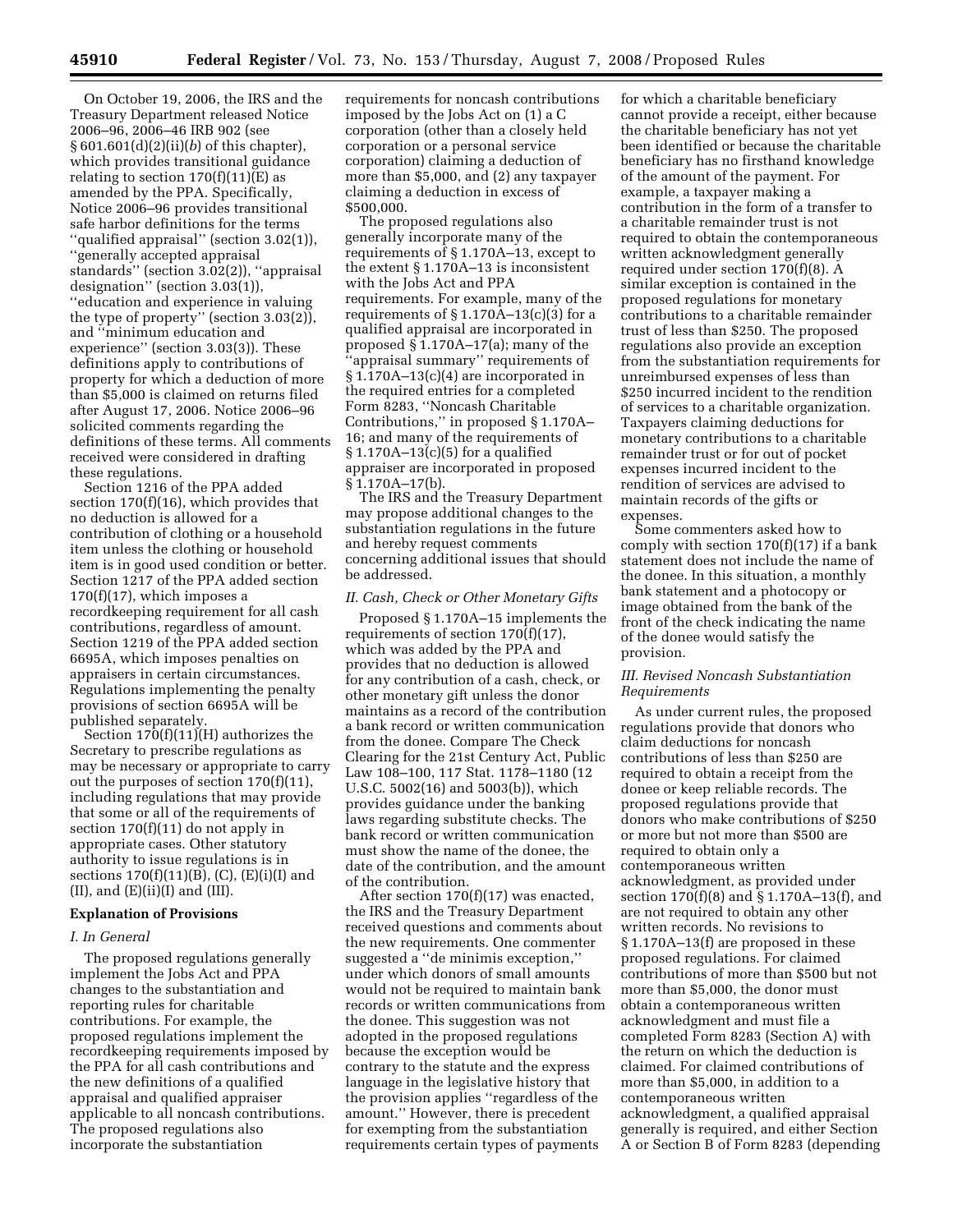on the type of property contributed) must be completed and filed with the return on which the deduction is claimed. For claimed contributions of more than \$500,000, the donor must attach a copy of the qualified appraisal to the return. The proposed regulations also provide that the requirements for substantiation that must be submitted with a return also apply to the return for any carryover year under section 170(d).

Section 1.170A–16(c) and § 1.170A– 16(d) of the proposed regulations generally apply to deductions claimed for contributions of motor vehicles. Section 1.170A–16(c)(4) and § 1.170A–  $16(d)(2)(iii)$  explain the substantiation requirements for contributions of motor vehicles described in section  $170(f)(12)(A)(ii)$  (vehicles that the donee organization sells without any significant intervening use or material improvement). These substantiation requirements are in addition to the requirements imposed in section  $170(f)(12)$ , as added by section 884 of the Jobs Act.

Section  $170(f)(11)(A)(ii)(II)$ , as added by the PPA, provides that the requirements of sections 170(f)(11)(B), (C), and (D) do not apply if the donor shows that the failure to meet these requirements is due to reasonable cause and not to willful neglect. Section 170(f)(11)(H) provides that the Secretary may provide that some or all of the requirements of section 170(f)(11) do not apply in appropriate cases. The proposed regulations provide that, to satisfy the ''reasonable cause'' exception under section  $170(f)(11)(A)(ii)(II)$ , the donor must submit with the return a detailed explanation of why the failure to comply was due to reasonable cause and not to willful neglect, and must have timely obtained a contemporaneous written acknowledgment and a qualified appraisal, if applicable. The proposed regulations supersede § 1.170A–  $13(c)(4)(H)$ , which provides that a taxpayer who fails to file an appraisal summary (Form 8283) with the return is permitted to provide it within 90 days of a request from the IRS, and the deduction will be allowed if the donor's original failure to file the appraisal summary is a ''good faith omission.'' Consistent with the Congressional purpose for enacting section 170(f)(11) of reducing valuation abuses, the IRS and the Treasury Department anticipate that the ''reasonable cause'' exception will be strictly construed to apply only when the donor meets the requirements for the exception as specified in the regulations.

## *IV. New Requirements for Qualified Appraisals and Qualified Appraisers*

New definitions of qualified appraisal and qualified appraiser, taking into account the PPA definitions of these terms in section  $170(f)(11)(E)$ , are provided in proposed § 1.170A–17. Some new terms to implement these new definitions are also included.

### A. Qualified Appraisal

In proposed § 1.170A–17(a), the proposed regulations provide that a *qualified appraisal* means an appraisal document that is prepared by a qualified appraiser in accordance with generally accepted appraisal standards. Generally accepted appraisal standards are defined in the proposed regulations as the substance and principles of the Uniform Standards of Professional Appraisal Practice (USPAP), as developed by the Appraisal Standards Board of the Appraisal Foundation. See Title XI of the Financial Institutions Reform, Recovery, and Enforcement Act of 1989, Public Law 101–73, 103 Stat. 183 (12 U.S.C. 3331–3351). The proposed regulations are similar to section 3.02(2) of Notice 2006–96, except that the proposed regulations require compliance with the substance and principles of USPAP.

Commenters suggested requiring that appraisal documents be ''in accordance with published appraisal standards of national professional appraisal credentialing organizations,'' including references to certain other specific standards such as the Uniform Appraisal Standards for Federal Land Acquisitions, and requiring appraisers to include specific items in an appraisal, such as all sales of the contributed property within 18 months of the appraisal date. The IRS and the Treasury Department believe the ''substance and principles of USPAP'' is broad enough to include these suggestions. One commenter suggested that generally accepted appraisal standards are satisfied by an appraisal issued by a corporation or company that is regularly engaged in the business of producing appraisals, relies on the services of specialist departments, is affiliated with an auction house, dealer or association of dealers that conducts at least 100 auctions or sales per year, and regularly conducts appraisals for estate, income and/or charitable donation purposes. This suggestion was not incorporated in the proposed regulations because it does not contain any ''appraisal standards.''

Application of the ''substance and principles of USPAP'' rule provided in the proposed regulations may be

illustrated by the following situation. The IRS is aware that some appraisers of historic conservation easements have stated that local ordinances restricting modifications of a façade should be disregarded because local governments do not enforce these ordinances. Under applicable substance and principles of USPAP, an appraiser must identify and analyze any known restrictions, ordinances, or similar items, and the likelihood of any modification to those restrictions, in formulating a value opinion. For example, see USPAP Standards Rules 1–2(e)(iv), 1–3(a), and 2–2(vi). An appraisal that does not take into account a local ordinance is not consistent with the substance and principles of USPAP. See also § 1.170A– 14(h)(3)(ii).

In addition, some commenters requested a specific reference to highest and best use in the proposed regulations. This suggestion was not incorporated in the proposed regulations because USPAP Standards Rule 1–3(b) requires an appraiser to ''develop an opinion of the highest and best use of the real estate'' when it is ''necessary for credible assignment results in developing a market value opinion.'' An appraisal that does not include a development of highest and best use when required by USPAP is not consistent with the substance and principles of USPAP.

The proposed regulations also clarify the current rules. For example, the current regulations require an appraisal to be made no earlier than 60 days before the contribution date. Under the proposed regulations, the *valuation effective date*, which is the date to which the value opinion applies, generally must be the date of the contribution. In cases where the appraisal is prepared before the date of the contribution, the valuation effective date must be no earlier than 60 days before the date of the contribution and no later than the date of the contribution. The date the appraiser signs the appraisal report (appraisal report date) must be no earlier than 60 days before the date of the contribution and no later than the due date (including extensions) of the return on which the deduction is claimed or reported. As under current regulations, if the deduction is claimed for the first time on an amended return, the appraisal report date must be no later than the date the amended return is filed.

Several commenters requested clarification of when a contribution is ''made'' for purposes of determining the proper year of the deduction and the timeliness of the appraisal. Under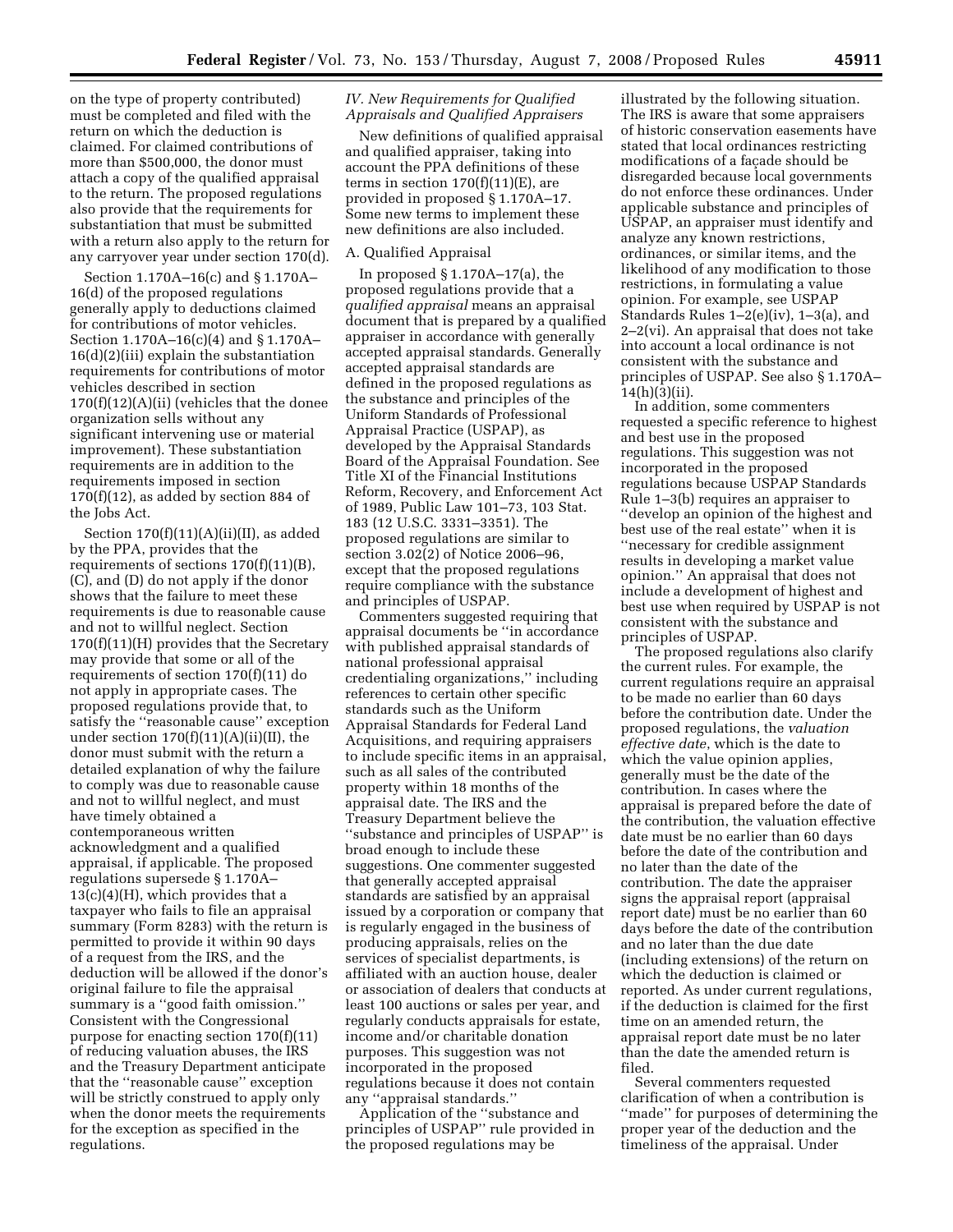§ 1.170A–1(b) of the current regulations, generally a contribution is made at the time delivery is effected. The IRS and the Treasury Department invite comments about when the contribution should be treated as ''made'' for section 170 purposes if a donor contributes a conservation easement to a qualified organization in a jurisdiction where a completed transfer requires execution, delivery, and recording of the transfer documents in the local governmental office, and the parties deliver the fully executed easement documents to the appropriate governmental office for recording in one year, but the documents are not recorded until the following year.

One commenter asked the IRS to state that an appraisal prepared by an insurance or real estate broker is not a qualified appraisal. This recommendation was not adopted in the proposed regulations because an insurance or real estate broker's appraisal, like any other appraisal, is a qualified appraisal if it meets all of the requirements for a qualified appraisal by a qualified appraiser.

### B. Qualified Appraiser

Section 1.170A–17(b) of the proposed regulations incorporates many of the requirements from the current regulations, but certain other provisions were modified. For example, the appraiser declarations required in the appraisal and on Form 8283 have been modified. In addition, the proposed regulations contain several new terms implementing the PPA requirements of a qualified appraiser under section  $170(f)(11)(E)(ii)$  and (iii). In general, under the proposed regulations, a ''qualified appraiser'' must be an individual with verifiable education and experience in valuing the relevant type of property for which the appraisal is performed.

The PPA refers to two types of education and experience: Minimum education and experience in section  $170(f)(11)(E)(ii)(I)$  to establish qualification as an appraiser generally, and verifiable education and experience in valuing the type of property subject to the appraisal in section  $170(f)(11)(E)(iii)(I)$  to establish qualification as an appraiser for a particular appraisal. The IRS and the Treasury Department believe that it is sufficient for an appraiser to satisfy the more stringent requirement of verifiable education and experience in valuing the type of property subject to the appraisal. Satisfaction of that requirement will also satisfy the minimum education and experience requirement of section  $170(f)(11)(E)(ii)(I)$ . The proposed

regulations provide that an individual has verifiable education and experience if the individual has successfully completed professional or college-level coursework in valuing the relevant type of property and has two or more years experience in valuing that type of property.

Furthermore, because significant education and experience are required to obtain a designation from a recognized professional appraiser organization, under the proposed regulations appraisers with these designations are deemed to have demonstrated sufficient verifiable education and experience. One commenter asked about the qualifications of organizations that award designations and suggested that a recognized professional appraisal organization should be one that, among other things, offers comprehensive educational programs in USPAP and principles of valuation, and requires qualification to be demonstrated through written exams and peer reviews. The proposed regulations incorporate some of these principles in the definition of education and experience in valuing the relevant type of property.

A number of comments focused on education and experience. Several commenters suggested that an appraiser's evidence of education and experience should be required to be verifiable as provided in section  $170(f)(11)(E)(iii)(I)$ . The proposed regulations incorporate this suggestion by requiring a statement in the appraisal of the appraiser's specified education and experience in valuing the relevant type of property. The proposed regulations also require the appraiser to complete coursework in valuing the category of property that is customary in the appraisal field for an appraiser to value.

One commenter indicated that some of its appraiser employees may have significant experience but lack formal education, and suggested that ''education and experience'' be interpreted as ''education or experience.'' The commenter also asked that the ''education and experience'' requirement be applied to a group of appraisers rather than individually. The proposed regulations do not adopt these suggestions because they are contrary to the section  $170(f)(11)(E)$  requirement that the person who signs the appraisal report be an individual with the requisite education and experience in valuing the relevant type of property. However, the proposed regulations define education broadly to include coursework obtained in an employment

context, provided it is similar to an educational program of an educational institution or a generally recognized professional appraisal organization.

Section 3.03(3)(a)(ii) of Notice 2006– 96 provides that, for real estate appraisers, education and experience are sufficient if the appraiser holds a license or certificate to value the relevant type of property in the state in which the property is located. This provision was not incorporated in the proposed regulations, which set forth more specific requirements applicable to all appraisers.

Several commenters asked for a definition of ''types of property'' for purposes of identifying the required education and experience. More education and experience may be necessary and available for some types of property than for others. Therefore, the proposed regulations provide that the relevant type of property is determined by what is customary in the appraisal profession. The IRS and the Treasury Department request suggestions for categorizing types of property that would be helpful in determining the qualification of appraisers, for purposes of both the education and experience requirements.

The IRS and the Treasury Department believe that the term ''regularly performs appraisals for which the individual receives compensation'' under section  $170(f)(11)(E)(ii)(II)$  is generally encompassed by the experience requirement of section  $170(f)(11)(E)(iii)(I)$  and does not need to be separately met. One corporate commenter was concerned that its individual employees could never be qualified appraisers, because the corporation receives the compensation, not the individual employees. Similar comments were received from otherwise qualified individual appraisers who do not regularly receive compensation. The proposed regulations address both of these concerns by not separately stating a compensation requirement.

Expressing concerns about identity theft, some commenters requested elimination of the requirements of supplying the appraiser's taxpayer identification number on Form 8283 and in the appraisal, as currently required under §§ 1.170A–13(c)(3)(ii)(E) and  $1.170A-13(c)(4)(ii)(I)$ . The concern arises from appraisers who do not have a taxpayer identification number other than a social security number. The proposed regulations continue to require this information because, pursuant to  $\S 301.6109 - 1$ (a)(1)(ii)(D) of the Procedure and Administration Regulations, an appraiser may obtain an employer identification number even if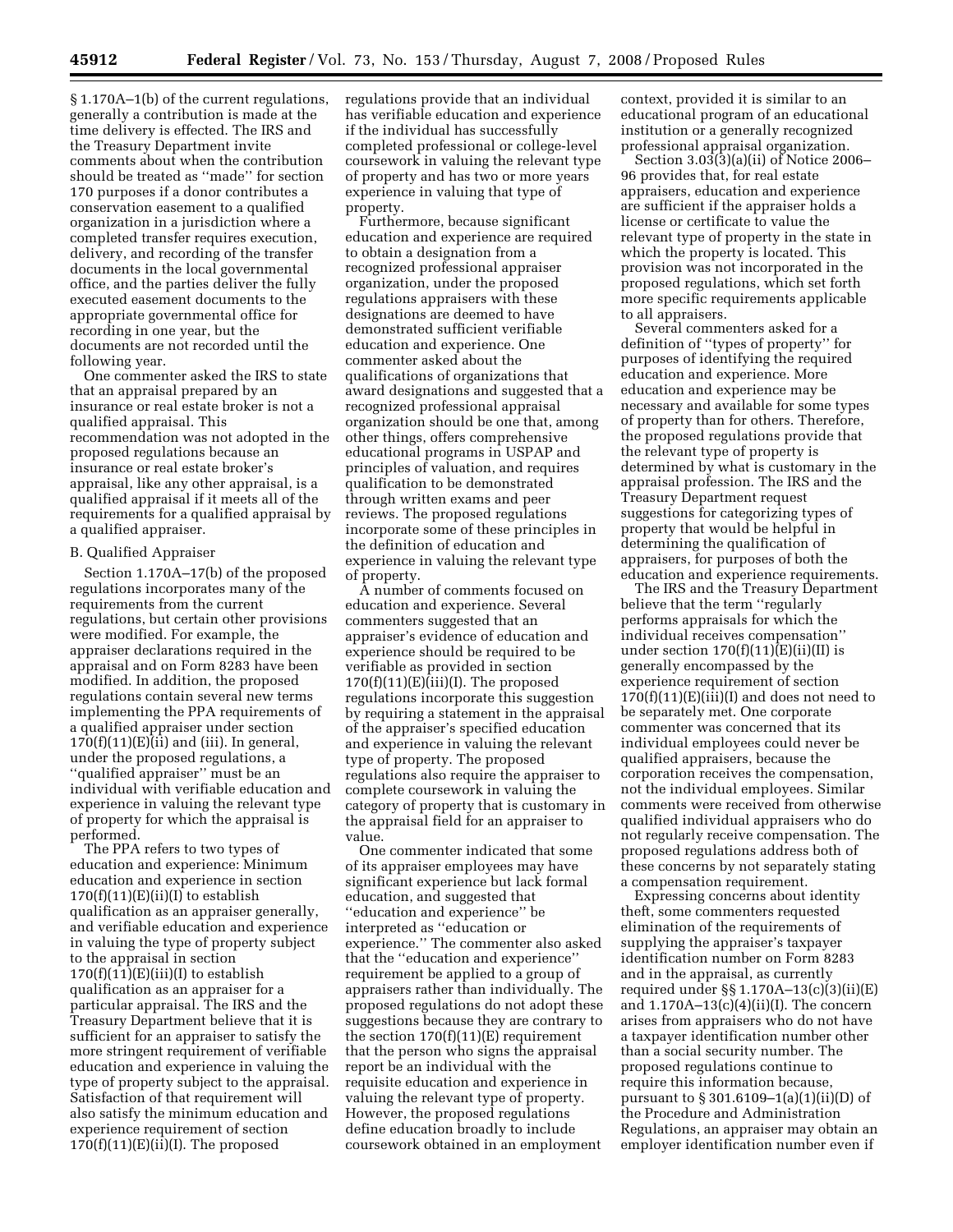the appraiser does not have employees. This number may be obtained by completing Form SS–4, ''Application for Employer Identification Number.'' See Pub. 1635, ''Understanding Your Employer Identification Number.'' If an appraiser is employed by a firm, the firm's employer identification number should be used.

Taxpayers are reminded that the IRS may challenge the amount of a claimed deduction, even if the donor substantiates the amount of the deduction with a qualified appraisal prepared by a qualified appraiser.

#### C. Clothing and Household Items

Section 1.170A–18 of the proposed regulations implements section 170(f)(16), which provides that no deduction is allowed for any contribution of clothing or a household item unless it is in good used condition or better. The purpose of this provision relates to ensuring that donated clothing and household items are ''of meaningful use to charitable organizations.'' Joint Committee on Taxation, Technical Explanation of H.R. 4, the ''Pension Protection Act of 2006'' (Aug. 3, 2006). The IRS and the Treasury Department are aware that a number of charities publish donation guidelines listing items the charity will and will not accept, and believe that the guidelines are helpful in ensuring that charities receive donations of items that are of meaningful use to the charity. The IRS and the Treasury Department request comments regarding how donation guidelines published by a charity may relate to the ''good used condition'' requirement in section 170(f)(16).

Under the proposed regulations, no deduction is allowed unless the clothing or household item is in good used condition or better at the time of the contribution. The proposed regulations also provide that this rule does not apply to a contribution of a single item of clothing or a household item for which a donor claims a deduction of more than \$500 if the donor submits a qualified appraisal with the return on which the deduction is claimed. Several commenters questioned whether a qualified appraisal is required for any contribution of an item of clothing or a household item with a claimed value over \$500. If the item is not in good used condition or better and a deduction in excess of \$500 is claimed, the taxpayer must obtain a qualified appraisal and file a completed Form 8283 (Section B) with the return on which the deduction is claimed. If the item is in good used condition or better and a deduction in excess of \$500 is claimed, the taxpayer must file a

completed Form 8283 (Section A or B depending on the type of contribution and claimed amount), but a qualified appraisal is required only if the claimed contribution amount exceeds \$5,000.

If the donor claims a deduction of less than \$250, § 1.170A–16(a) of the proposed regulations requires that the donor obtain a receipt from the donee or maintain reliable written records of the contribution. A reliable written record for a contribution of clothing or a household item must include a description of the condition of the item. If the donor claims a deduction of \$250 or more, the donor must obtain from the donee a receipt that meets the requirements of section 170(f)(8) (contemporaneous written acknowledgment).

### **Proposed Effective/Applicability Date**

These proposed regulations are proposed to apply to contributions occurring after the date these regulations are published as final regulations in the **Federal Register**. Taxpayers should continue to comply with the recordkeeping and return requirements in § 1.170A–13 of the existing regulations to the extent those provisions are not superseded by the Jobs Act or the PPA.

### **Special Analyses**

It has been determined that this notice of proposed rulemaking is not a significant regulatory action as defined in Executive Order 12866. Therefore, a regulatory assessment is not required. It is hereby certified that these regulations will not have a significant economic impact on a substantial number of small entities. Therefore, a regulatory flexibility analysis under the Regulatory Flexibility Act (5 U.S.C. chapter 6) is not required. This certification is based on the belief of the IRS and the Treasury Department that these regulations reduce the burden on taxpayers by clarifying and simplifying the existing substantiation and reporting requirements for charitable contributions. Furthermore, to the extent these regulations contain requirements that may impact small entities that are not contained in the current substantiation and reporting rules, those additional requirements are based on statutory changes to the rules that are being incorporated into the regulations. Pursuant to section 7805(f) of the Internal Revenue Code, this notice of proposed rulemaking has been submitted to the Chief Counsel for Advocacy of the Small Business Administration for comment on its impact on small businesses.

## **Comments and Requests for a Public Hearing**

Before these proposed regulations are adopted as final regulations, consideration will be given to any written comments (a signed original and eight (8) copies) or electronic comments that are submitted timely to the IRS. The IRS and the Treasury Department request comments on the clarity of the proposed rules and how they can be made easier to understand. All comments will be available for public inspection and copying. A public hearing will be scheduled if requested in writing by any person that timely submits comments. If a public hearing is scheduled, notice of the date, time, and place for the public hearing will be published in the **Federal Register**.

#### **Drafting Information**

The principal author of this regulation is Susan J. Kassell of the Office of Associate Chief Counsel (Income Tax and Accounting). Other personnel from the IRS and the Treasury Department participated in its development.

#### **List of Subjects in 26 CFR Part 1**

Income taxes, Reporting and recordkeeping requirements.

## **Partial Withdrawal of Proposed Regulations**

Accordingly, under the authority of 26 U.S.C. 7805, § 1.170A–13 of the notice of proposed rulemaking (LR–83– 87) that was published in the **Federal Register** on Thursday May 5, 1988 (53 FR 16156) is withdrawn.

#### **Proposed Amendments to the Regulations**

Accordingly, 26 CFR part 1 is proposed to be amended as follows:

#### **PART 1—INCOME TAXES**

**Paragraph 1.** The authority citation for part 1 is amended by adding entries in numerical order to read as follows:

**Authority:** 26 U.S.C. 7805 \* \* \*

§ 1.170A–15 also issued under 26 U.S.C. 170(a)(1). § 1.170A–16 also issued under 26 U.S.C. 170(a)(1) and 170(f)(11). § 1.170A–17 also issued under 26 U.S.C. 170(a)(1) and 170(f)(11). § 1.170A–18 also issued under 26 U.S.C. 170(a)(1).

#### **§§ 1.170–0 and 1.170–2 [Removed]**

**Par. 2.** Sections 1.170–0 and 1.170–2 are removed.

#### **§ 1.170A–13 [Amended]**

**Par. 3.** In § 1.170A–13, paragraphs  $(a)(3), (b)(3)(i)(B), (b)(4), and (d) are$ removed.

Par. 4. Section 1.170A-15 is added to read as follows: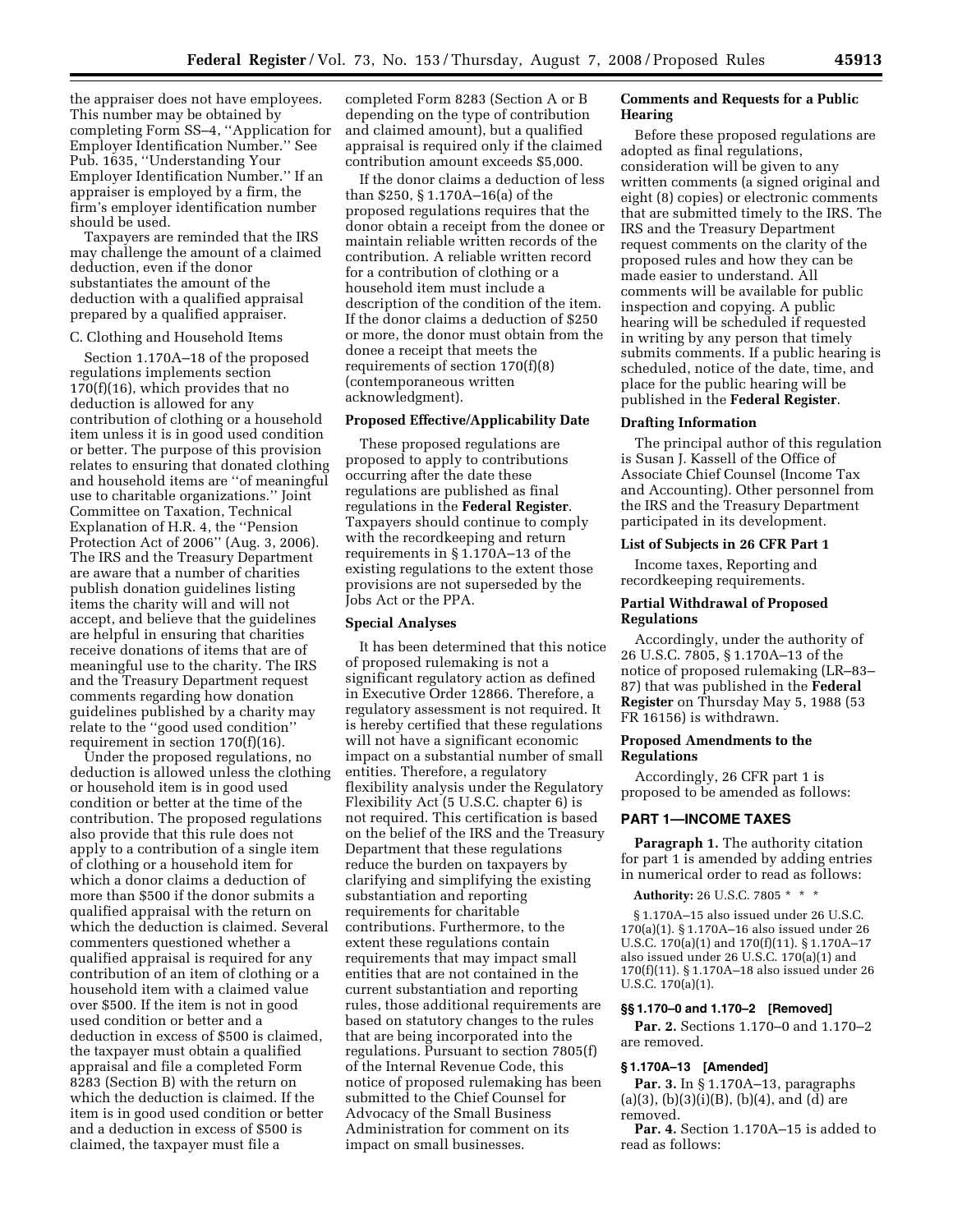#### **§ 1.170A–15 Substantiation requirements for charitable contribution of a cash, check, or other monetary gift.**

(a) *In general*—(1) *Bank record or written communication required.* No deduction is allowed under section 170(a) for a charitable contribution in the form of a cash, check, or other monetary gift (as described in paragraph (b)(1) of this section) unless the donor substantiates the deduction with a bank record (as described in paragraph (b)(2) of this section) or a written communication (as described in paragraph (b)(3) of this section) from the donee showing the name of the donee, the date of the contribution, and the amount of the contribution.

(2) *Additional substantiation required for contributions of \$250 or more.* No deduction is allowed under section 170(a) for any contribution of \$250 or more unless the donor substantiates the contribution with a contemporaneous written acknowledgment (as described in section 170(f)(8) and § 1.170A–13(f)) from the donee.

(3) *Single document may be used.* The requirements of paragraphs (a)(1) and (a)(2) of this section may be met by a single document that contains all the information required by paragraphs  $(a)(1)$  and  $(a)(2)$  of this section, if the single document is obtained by the donor no later than the date prescribed by paragraph (c) of this section.

(b) *Terms*—(1) *Monetary gift* includes a transfer of a gift card redeemable for cash, and a payment made by credit card, electronic fund transfer (as described in section 5061(e)(2)), an online payment service, or payroll deduction.

(2) *Bank record* includes a statement from a financial institution, an electronic fund transfer receipt, a canceled check, a scanned image of both sides of a canceled check obtained from a bank Web site, or a credit card statement.

(3) *Written communication* includes electronic mail correspondence.

(c) *Deadline for receipt of substantiation.* The substantiation described in paragraph (a) of this section must be received by the donor on or before the earlier of—

(1) The date the donor files the original return for the taxable year in which the contribution was made; or

(2) The due date (including extensions) for filing the donor's original return for that year.

(d) *Distributing organizations as donees*—(1) *In general.* The following organizations are treated as donees for purposes of section 170(f)(17) and paragraph (a) of this section, even if the organization (pursuant to the donor's

instructions or otherwise) distributes the amount received to one or more organizations described in section 170(c):

(i) An organization described in section 170(c).

(ii) An organization described in 5 CFR 950.105 (a Principal Combined Fund Organization for purposes of the Combined Federal Campaign) and acting in that capacity.

(2) *Contributions made by payroll deduction.* In the case of a charitable contribution made by payroll deduction, a donor is treated as meeting the requirements of section 170(f)(17) and paragraph (a) of this section if, no later than the date described in paragraph (c) of this section, the donor obtains—

(i) A pay stub, Form W–2, ''Wage and Tax Statement,'' or other employerfurnished document that sets forth the amount withheld during the taxable year for payment to a donee; and

(ii) A pledge card or other document prepared by or at the direction of the donee that shows the name of the donee.

(e) *Substantiation of out-of-pocket expenses.* Paragraph (a)(1) of this section does not apply to a donor who incurs unreimbursed expenses of less than \$250 incident to the rendition of services, within the meaning of § 1.170A–1(g). For substantiation of unreimbursed out-of-pocket expenses of \$250 or more, see § 1.170A–13(f)(10).

(f) *Charitable contributions made by partnership or S corporation.* If a partnership or an S corporation makes a charitable contribution, the partnership or S corporation is treated as the donor for purposes of section  $170(f)(17)$  and paragraph (a) of this section.

(g) *Transfers to certain trusts.* The requirements of section 170(f)(17) and paragraph (a)(1) of this section do not apply to a transfer of a cash, check, or other monetary gift to a trust described in section 170(f)(2)(B), a charitable remainder annuity trust (as defined in section  $664(d)(1)$ , or a charitable remainder unitrust (as defined in section 664(d)(2) or (d)(3) or § 1.664–  $3(a)(1)(i)(b)$ . The requirements of section  $170(f)(17)$  and paragraphs (a)(1) and (a)(2) of this section do apply, however, to a transfer to a pooled income fund (as defined in section 642(c)(5)). For contributions of \$250 or more, see section 170(f)(8) and § 1.170A–13(f)(13).

(h) *Effective/applicability date.* This section applies to contributions made after the date these regulations are published as final regulations in the **Federal Register**.

**Par. 5.** Section 1.170A–16 is added to read as follows:

#### **§ 1.170A–16 Substantiation and reporting requirements for noncash charitable contributions.**

(a) *Substantiation of charitable contributions of less than \$250*—(1) *Individuals, partnerships, and certain corporations required to obtain receipt.*  Except as provided in paragraph (a)(2) of this section, no deduction is allowed under section 170(a) for a noncash charitable contribution of less than \$250 by an individual, partnership, S corporation, or C corporation that is a personal service corporation or closely held corporation unless the donor maintains for each contribution a receipt from the donee showing the following information:

(i) The name and address of the donee;

(ii) The date of the contribution; (iii) A description of the property in sufficient detail under the circumstances (taking into account the value of the property) for a person who is not generally familiar with the type of property to ascertain that the described property is the contributed property; and

(iv) In the case of securities, the name of the issuer, the type of security, and whether the securities are publicly traded securities within the meaning of  $§ 1.170A-13(c)(7)(xi).$ 

(2) *Substitution of reliable written records*—(i) *In general.* If it is impractical to obtain a receipt (for example, a donor deposits canned food at a donee's unattended drop site), the donor may satisfy the recordkeeping rules of this paragraph (a)(2)(i) by maintaining reliable written records (as described in paragraphs (a)(2)(ii) and (a)(2)(iii) of this section) for the contributed property.

(ii) *Reliable written records.* The reliability of written records is to be determined on the basis of all of the facts and circumstances of a particular case, including the contemporaneous nature of the writing evidencing the contribution.

(iii) *Contents of reliable written records.* Reliable written records must include—

(A) The information required by paragraph (a)(1) of this section;

(B) The fair market value of the property on the date the contribution was made;

(C) The method used in determining the fair market value; and

(D) In the case of a contribution of clothing or a household item as defined in § 1.170A–18(c), the condition of the item.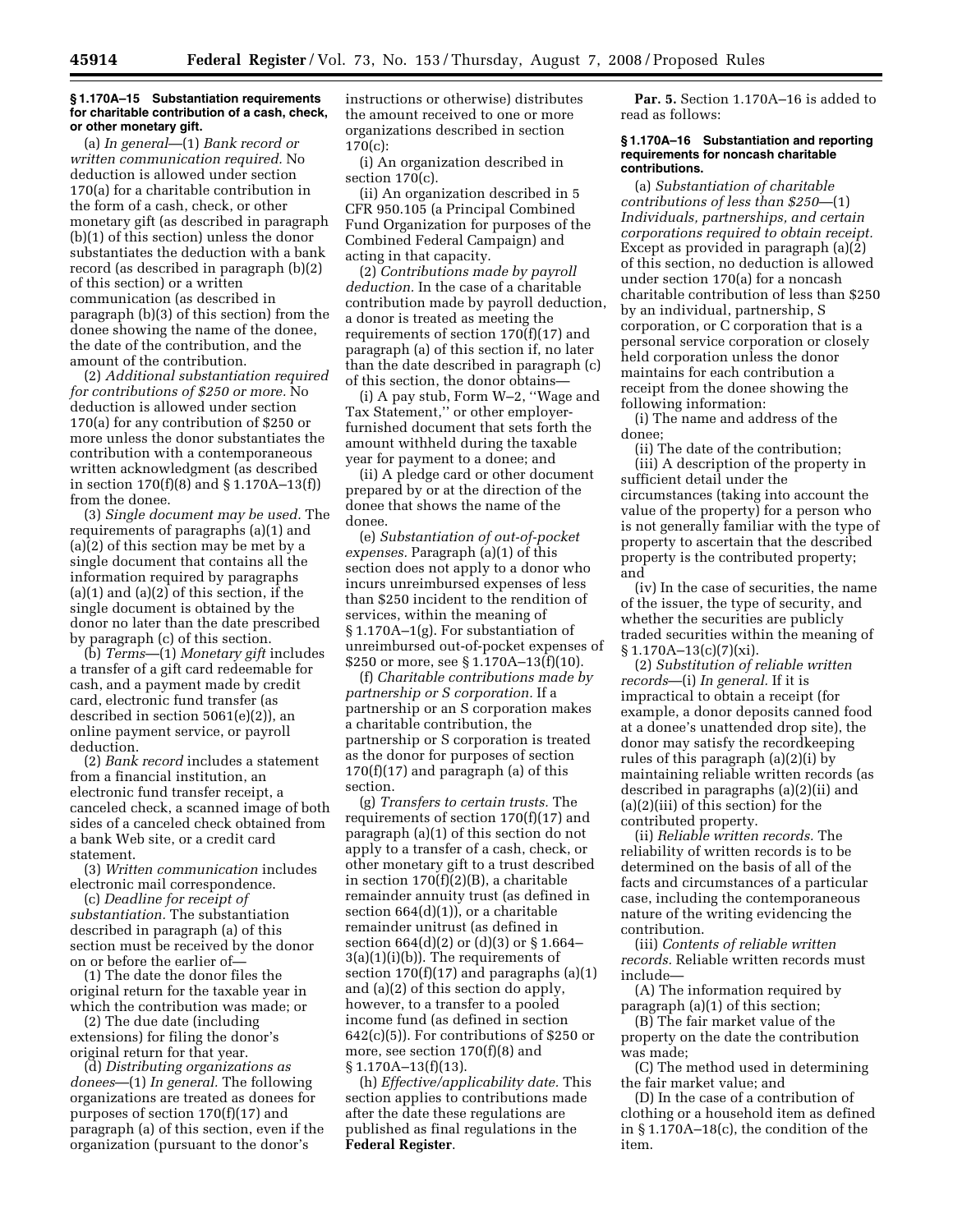(3) *Additional substantiation rules may apply.* For additional substantiation rules, see paragraph (f) of this section.

(b) *Substantiation of charitable contributions of \$250 or more but not more than \$500.* No deduction is allowed under section 170(a) for a noncash charitable contribution of \$250 or more but not more than \$500 unless the donor substantiates the contribution with a contemporaneous written acknowledgment (as described in section 170(f)(8) and § 1.170A–13(f)).

(c) *Substantiation of charitable contributions of more than \$500 but not more than \$5,000*—(1) *In general.* No deduction is allowed under section 170(a) for a noncash charitable contribution of more than \$500 but not more than \$5,000 unless the donor substantiates the contribution with a contemporaneous written acknowledgment (as described in section 170(f)(8) and § 1.170A–13(f)) and meets the applicable requirements of this section.

(2) *Individuals, partnerships, and certain corporations also required to file Form 8283 (Section A).* No deduction is allowed under section 170(a) for a noncash charitable contribution of more than \$500 but not more than \$5,000 by an individual, partnership, S corporation, or C corporation that is a personal service corporation or closely held corporation unless the donor—

(i) Substantiates the contribution with a contemporaneous written acknowledgment (as described in section 170(f)(8) and § 1.170A–13(f)); and

(ii) Completes Form 8283 (Section A), ''Noncash Charitable Contributions'' (as provided in paragraph (c)(3) of this section), or a successor form, and files it with the return on which the deduction is claimed.

(3) *Completion of Form 8283 (Section A).* A completed Form 8283 (Section A) includes—

(i) The donor's name and taxpayer identification number (social security number if the donor is an individual or employer identification number if the donor is a partnership or corporation);

(ii) The name and address of the donee;

(iii) The date of the contribution;

(iv) The following information about the contributed property:

(A) A description of the property in sufficient detail under the circumstances (taking into account the value of the property) for a person who is not generally familiar with the type of property to ascertain that the described property is the contributed property;

(B) In the case of real or personal property, the condition of the property;

(C) In the case of securities, the name of the issuer, the type of security, and whether the securities are publicly traded securities within the meaning of § 1.170A–13(c)(7)(xi); and

(D) The fair market value of the property on the date the contribution was made and the method used in determining the fair market value;

(v) The manner of acquisition (for example, by purchase, gift, bequest, inheritance, or exchange), and the approximate date of acquisition of the property by the donor (except that in the case of a contribution of publicly traded securities as defined in § 1.170A–  $13(c)(7)(xi)$ , a representation that the donor held the securities for more than one year is sufficient) or, if the property was created, produced, or manufactured by or for the donor, the approximate date the property was substantially completed;

(vi) The cost or other basis, adjusted as provided by section 1016, of the property (except that the cost or basis is not required for contributions of publicly traded securities (as defined in  $\S 1.170A-13(c)(7)(xi)$  that if sold on the contribution date would have resulted in long term capital gain);

(vii) In the case of tangible personal property, whether the donee has certified it for a use related to the purpose or function constituting the donee's basis for exemption under section 501 (or in the case of a governmental unit, an exclusively public purpose); and

(viii) Any other information required by Form 8283 (Section A) or the instructions to Form 8283 (Section A).

(4) *Additional requirement for certain motor vehicle contributions.* In the case of a contribution of a qualified vehicle described in section 170(f)(12)(A)(ii) for which an acknowledgment under section  $170(f)(12)(B)(iii)$  is provided to the IRS by the donee organization, the donor must attach a copy of the acknowledgment to the Form 8283 (Section A) for the return on which the deduction is claimed.

(5) *Additional substantiation rules may apply.* For additional substantiation rules, see paragraph (f) of this section.

(d) *Substantiation of charitable contributions of more than \$5,000*—(1) *In general.* Except as provided in paragraph (d)(2) of this section, no deduction is allowed under section 170(a) for a noncash charitable contribution of more than \$5,000 unless the donor—

(i) Substantiates the contribution with a contemporaneous written

acknowledgment (as described in section 170(f)(8) and § 1.170A–13(f));

(ii) Obtains a qualified appraisal (as defined in  $\S 1.170A-17(a)(1)$  prepared by a qualified appraiser (as defined in § 1.170A–17(b)(1)); and

(iii) Completes Form 8283 (Section B) (as provided in paragraph (d)(3) of this section), or a successor form, and files it with the return on which the deduction is claimed.

(2) *Exception for certain noncash contributions.* A qualified appraisal is not required, and a completed Form 8283 (Section A) (containing the information required in paragraph (c)(3) of this section) meets the requirements of paragraph (d)(1)(iii) of this section for contributions of—

(i) Publicly traded securities as defined in § 1.170A–13(c)(7)(xi);

(ii) Property described in section 170(e)(1)(B)(iii)(certain intellectual property);

(iii) A qualified vehicle described in section  $170(f)(12)(A)(ii)$  for which an acknowledgment under section  $170(f)(12)(B)(iii)$  is provided to the IRS by the donee organization and attached to the Form 8283 (Section A) by the donor; and

(v) Property described in section 1221(a)(1) (inventory and property held by the donor primarily for sale to customers in the ordinary course of the donor's trade or business).

(3) *Completed Form 8283 (Section B).*  A completed Form 8283 (Section B) includes—

(i) The donor's name and taxpayer identification number (social security number if the donor is an individual or employer identification number if the donor is a partnership or corporation);

(ii) The donee's name, address, taxpayer identification number, and signature, the date signed by the donee, and the date the donee received the property;

(iii) The appraiser's name, address, taxpayer identification number, appraiser declaration (as described in paragraph (d)(4) of this section), signature, and the date signed by the appraiser;

(iv) The following information about the contributed property:

(A) The fair market value on the valuation effective date (as defined in § 1.170A–17(a)(5)(i)).

(B) A description in sufficient detail under the circumstances (taking into account the value of the property) for a person who is not generally familiar with the type of property to ascertain that the described property is the contributed property.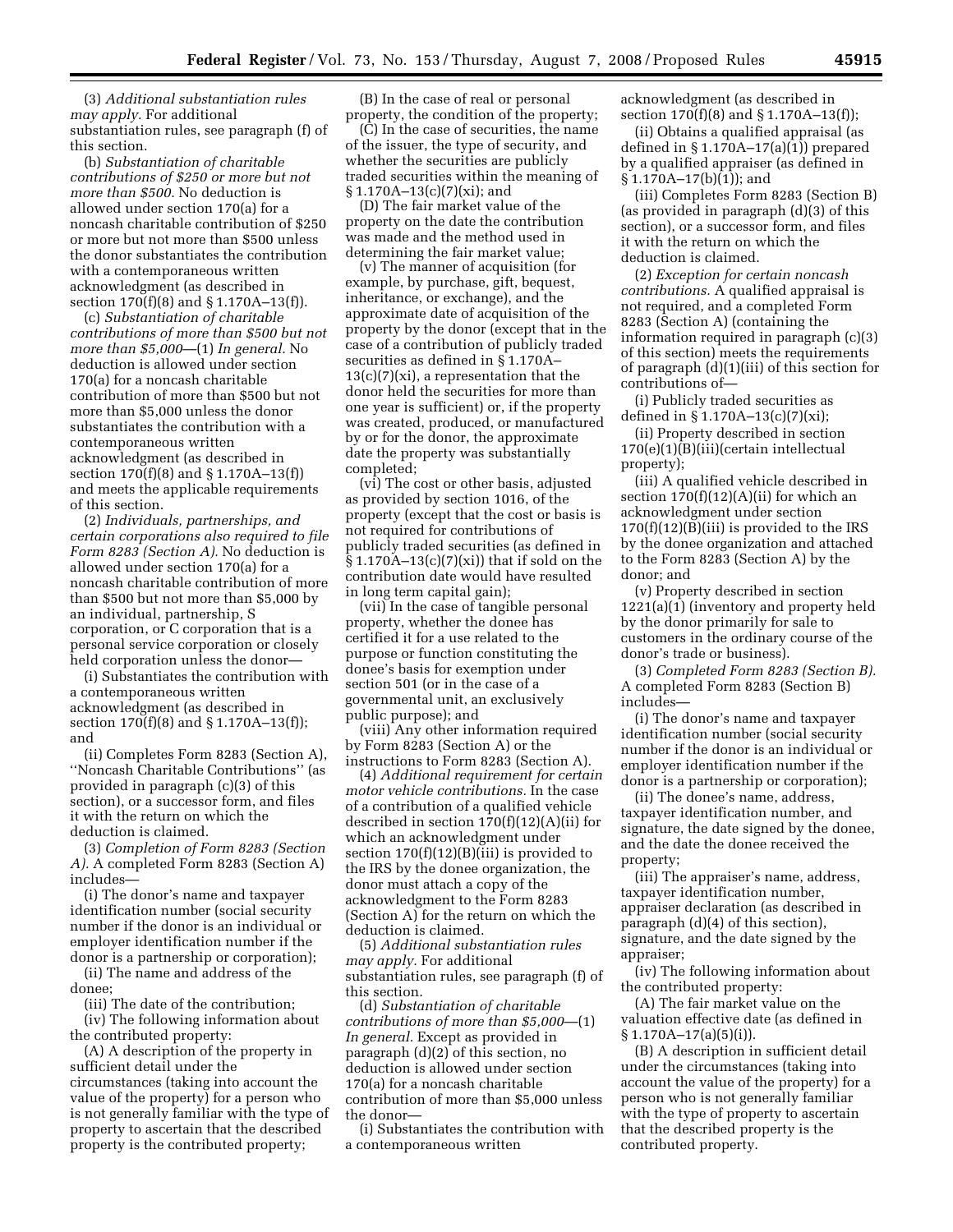(C) In the case of real or tangible personal property, the condition of the property;

(v) The manner of acquisition (for example, by purchase, gift, bequest, inheritance, or exchange), and the approximate date of acquisition of the property by the donor, or, if the property was created, produced, or manufactured by or for the donor, the approximate date the property was substantially completed;

(vi) The cost or other basis, adjusted as provided by section 1016;

(vii) A statement explaining whether the charitable contribution was made by means of a bargain sale and, if so, the amount of any consideration received from the donee for the contribution; and

(viii) Any other information required by Form 8283 (Section B) or the instructions to Form 8283 (Section B).

(4) *Appraiser declaration.* The appraiser declaration referred to in paragraph (d)(3)(iii) of this section must include the following statement: ''I understand that my appraisal will be used in connection with a return or claim for refund. I also understand that, if a substantial or gross valuation misstatement of the value of the property claimed on the return or claim for refund results from my appraisal, I may be subject to a penalty under section 6695A of the Internal Revenue Code, as well as other applicable penalties. I affirm that I have not been barred from presenting evidence or testimony before the Department of the Treasury or the Internal Revenue Service pursuant to 31 U.S.C. section 330(c).''

(5) *Donee signature*—(i) *Person authorized to sign.* The person who signs Form 8283 for the donee must be either an official authorized to sign the tax or information returns of the donee, or a person specifically authorized to sign Forms 8283 by that official. In the case of a donee that is a governmental unit, the person who signs Form 8283 for the donee must be an official of the governmental unit.

(ii) *Effect of donee signature.* The signature of the donee on Form 8283 does not represent concurrence in the appraised value of the contributed property. Rather, it represents acknowledgment of receipt of the property described in Form 8283 on the date specified in Form 8283 and that the donee understands the information reporting requirements imposed by section 6050L and § 1.6050L–1.

(iii) *Certain information not required on Form 8283 before donee signs.* Before Form 8283 is signed by the donee, Form 8283 must be completed (as described in paragraph (d)(3) of this section),

except that it is not required to contain the following:

(A) Information about the qualified appraiser or the appraiser declaration.

(B) The manner or date of acquisition. (C) The cost or other basis of the

property.

(D) The appraised fair market value of the contributed property.

(E) The amount claimed as a charitable contribution.

(6) *Additional substantiation rules may apply.* For additional

substantiation rules, see paragraph (f) of this section.

(e) *Substantiation of noncash charitable contributions of more than \$500,000*—(1) *In general.* Except as provided in paragraph (e)(2) of this section, no deduction is allowed under section 170(a) for a noncash charitable contribution of more than \$500,000 unless the donor—

(i) Substantiates the contribution with a contemporaneous written acknowledgment (as described in section 170(f)(8) and § 1.170A–13(f));

(ii) Obtains a qualified appraisal (as defined in  $\S 1.170A-17(a)(1)$  prepared by a qualified appraiser (as defined in  $§ 1.170A-17(b)(1));$ 

(iii) Completes (as described in paragraph (d)(3) of this section) Form 8283 (Section B) and files it with the return on which the deduction is claimed; and

(iv) Attaches the qualified appraisal of the property to the return on which the deduction is claimed.

(2) *Exception for certain noncash contributions.* For contributions of property described in paragraph (d)(2) of this section, a qualified appraisal is not required, and a completed Form 8283 (Section A) (containing the information required in paragraph (c)(3) of this section) meets the requirements of paragraph (e)(1)(iii) of this section.

(3) *Additional substantiation rules may apply.* For additional substantiation rules, see paragraph (f) of this section.

(f) *Additional substantiation requirements that may be applicable to any noncash contribution*—(1) *Signed Form 8283 furnished by donor to donee.*  A donor who presents a Form 8283 to a donee for signature must furnish to the donee a copy of Form 8283 as signed by the donee.

(2) *Number of Forms 8283*—(i) *In general.* For each item of contributed property for which a Form 8283 is required under paragraphs (c), (d), or (e) of this section, a donor must attach a separate Form 8283 to the return on which the deduction for the item is claimed.

(ii) *Exception for similar items.* The donor may attach a single Form 8283 for all similar items of property (as defined in  $\S 1.170A-13(c)(7)(iii)$  contributed to the same donee during the donor's taxable year, if the donor includes on Form 8283 the information required by paragraph (c)(3) or (d)(3) of this section for each item of property.

(3) *Substantiation requirements for carryovers of noncash contribution deductions.* The rules in paragraphs  $(c)(2)(ii), (d)(1)(iii), (d)(2), (e)(1)(iii)$  and (e)(1)(iv) of this section (regarding substantiation that must be submitted with a return) apply to the return for any carryover year under section 170(d).

(4) *Partners and S corporation shareholders*—(i) *Form 8283 must be provided to partners and S corporation shareholders.* If the donor is a partnership or S corporation, the donor must provide a copy of the completed Form 8283 to every partner or shareholder who receives an allocation of a charitable contribution deduction under section 170 for the property described in Form 8283.

(ii) *Partners and S corporation shareholders must attach Form 8283 to return.* A partner of a partnership or shareholder of an S corporation who receives an allocation of a deduction under section 170 for a charitable contribution of property to which paragraphs (c), (d), or (e) of this section applies must attach a copy of the partnership's or S corporation's completed Form 8283 to the return on which the deduction is claimed.

(5) *Determination of deduction amount for purposes of substantiation rules*—(i) *In general.* In determining whether the amount of a donor's deduction exceeds the amounts set forth in section  $170(f)(11)(B)$  (noncash contributions exceeding \$500), 170(f)(11)(C) (noncash contributions exceeding \$5,000), or 170(f)(11)(D) (noncash contributions exceeding \$500,000), the rules of paragraphs  $(f)(5)(ii)$  and  $(f)(5)(iii)$  of this section apply.

(ii) *Similar items of property must be aggregated.* Under section 170(f)(11)(F), the donor must aggregate the amount claimed as a deduction for all similar items of property (as defined in § 1.170A–13(c)(7)(iii)) contributed during the taxable year. For rules regarding the number of qualified appraisals and Forms 8283 required if similar items of property are contributed, see §§ 1.170A– 13(c)(3)(iv)(A) and 1.170A–  $13(c)(4)(iv)(B)$ .

(iii) *For contributions of certain inventory and scientific property, excess of amount claimed over cost of goods sold taken into account.* (A) *In general.*  In determining the amount of a donor's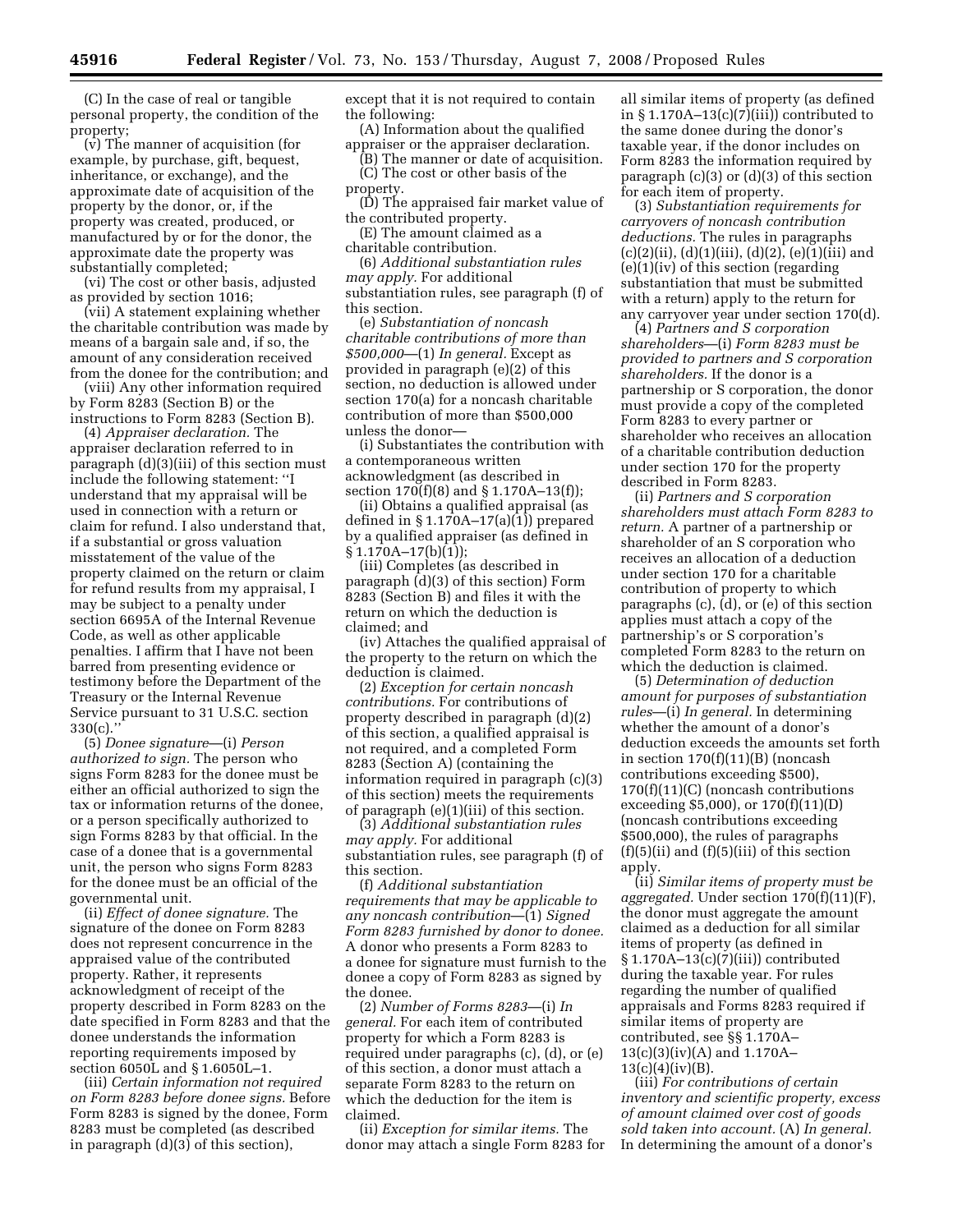contribution of property to which section 170(e)(3) or (4) applies, the donor must take into account only the excess of the amount claimed as a deduction over the amount that would have been treated as the cost of goods sold if the donor had sold the contributed property to the donee.

(B) *Example.* The following example illustrates the rule of this paragraph  $(f)(5)(iii)$ :

*Example. X* Corporation makes a contribution to which section 170(e)(3) applies of clothing for the care of the needy. The cost of the property to *X* Corporation is \$5,000, and, pursuant to section 170(e)(3)(B), *X* Corporation claims a charitable contribution deduction of \$8,000. The amount taken into account for purposes of determining the \$5,000 threshold of paragraph (d) of this section is \$3,000 (\$8,000  $-$  \$5,000).

(6) *Failure due to reasonable cause.* If a donor fails to meet the requirements of paragraphs (c), (d), or (e) of this section, the donor's deduction will be disallowed unless the donor establishes that the failure was due to reasonable cause and not to willful neglect. The donor may establish that the failure was due to reasonable cause and not to willful neglect only if the donor—

(i) Submits with the return a detailed explanation that the failure to meet the requirements of this section was due to reasonable cause and not to willful neglect;

(ii) Obtained a contemporaneous written acknowledgment (as required by section 170(f)(8) and § 1.170A–13(f)(3)); and

(iii) Obtained a qualified appraisal (as defined by section  $170(f)(11)(E)(i)$  and § 1.170A–17(a)(1)) prepared by a qualified appraiser (as defined by section 170(f)(11)(E)(ii) and § 1.170A– 17(b)(1)) within the dates specified in § 1.170A–17(a)(4), if required.

(7) *Additional requirement for returns claiming conservation easements for buildings in registered historic districts.*  [Reserved]

(g) *Effective/applicability date.* This section applies to contributions made after the date these regulations are published as final regulations in the **Federal Register**.

Par. 6. Section 1.170A–17 is added to read as follows:

### **§ 1.170A–17 Qualified appraisal and qualified appraiser.**

(a) *Qualified appraisal*—(1) *Definition.* For purposes of section 170(f)(11) and §§ 1.170A–16(d)(1)(ii) and 1.170A–16(e)(1)(ii), the term *qualified appraisal* means an appraisal document that is prepared by a qualified appraiser (as defined in paragraph (b)(1)

of this section) in accordance with generally accepted appraisal standards (as defined in paragraph (a)(2) of this section) and otherwise complies with the requirements of this paragraph (a).

(2) *Generally accepted appraisal standards defined.* For purposes of paragraph (a)(1) of this section, *generally accepted appraisal standards*  means the substance and principles of the Uniform Standards of Professional Appraisal Practice, as developed by the Appraisal Standards Board of the Appraisal Foundation.

(3) *Contents of qualified appraisal.* A qualified appraisal must include—

(i) The following information about the contributed property:

(A) A description in sufficient detail under the circumstances (taking into account the value of the property) for a person who is not generally familiar with the type of property to ascertain that the appraised property is the contributed property.

(B) In the case of real or personal tangible property, the condition of the property.

(C) The valuation effective date (as defined in paragraph (a)(5)(i) of this section).

(D) The fair market value (within the meaning of  $\S 1.170A-1(c)(2)$  of the contributed property on the valuation effective date;

(ii) The terms of any agreement or understanding by or on behalf of the donor and donee that relates to the use, sale, or other disposition of the contributed property, including, for example, the terms of any agreement or understanding that—

(A) Restricts temporarily or permanently a donee's right to use or dispose of the contributed property;

(B) Reserves to, or confers upon, anyone (other than a donee or an organization participating with a donee in cooperative fundraising) any right to the income from the contributed property or to the possession of the property, including the right to vote contributed securities, to acquire the property by purchase or otherwise, or to designate the person having income, possession, or right to acquire; or

(C) Earmarks contributed property for a particular use;

(iii) The date (or expected date) of the contribution to the donee;

(iv) The following information about the appraiser:

(A) Name, address, and taxpayer identification number.

(B) Qualifications to value the type of property being valued, including the appraiser's education and experience.

(C) If the appraiser is acting in his or her capacity as a partner in a

partnership, an employee of any person (whether an individual, corporation, or partnership), or an independent contractor engaged by a person other than the donor, the name, address, and taxpayer identification number of the partnership or the person who employs or engages the qualified appraiser;

(v) The signature of the appraiser and the date signed by the appraiser (appraisal report date);

(vi) The following declaration by the appraiser: ''I understand that my appraisal will be used in connection with a return or claim for refund. I also understand that, if a substantial or gross valuation misstatement of the value of the property claimed on the return or claim for refund results from my appraisal, I may be subject to a penalty under section 6695A of the Internal Revenue Code, as well as other applicable penalties. I affirm that I have not been barred from presenting evidence or testimony before the Department of the Treasury or the Internal Revenue Service pursuant to 31 U.S.C. section 330(c);''

(vii) A statement that the appraisal was prepared for income tax purposes;

(viii) The method of valuation used to determine the fair market value, such as the income approach, the market-data approach, or the replacement-cost-lessdepreciation approach; and

(ix) The specific basis for the valuation, such as specific comparable sales transactions or statistical sampling, including a justification for using sampling and an explanation of the sampling procedure employed.

(4) *Timely appraisal report.* A qualified appraisal must be signed and dated by the qualified appraiser no earlier than 60 days before the date of the contribution and no later than—

(i) The due date (including extensions) of the return on which the deduction for the contribution is first claimed;

(ii) In the case of a donor that is a partnership or S corporation, the due date (including extensions) of the return on which the deduction for the contribution is first reported; or

(iii) In the case of a deduction first claimed on an amended return, the date on which the amended return is filed.

(5) *Valuation effective date*—(i) *Definition.* The *valuation effective date*  is the date to which the value opinion applies.

(ii) *Timely valuation effective date.*  For an appraisal report dated before the date of the contribution (as described in § 1.170A–1(b)), the valuation effective date must be no earlier than 60 days before the date of the contribution and no later than the date of the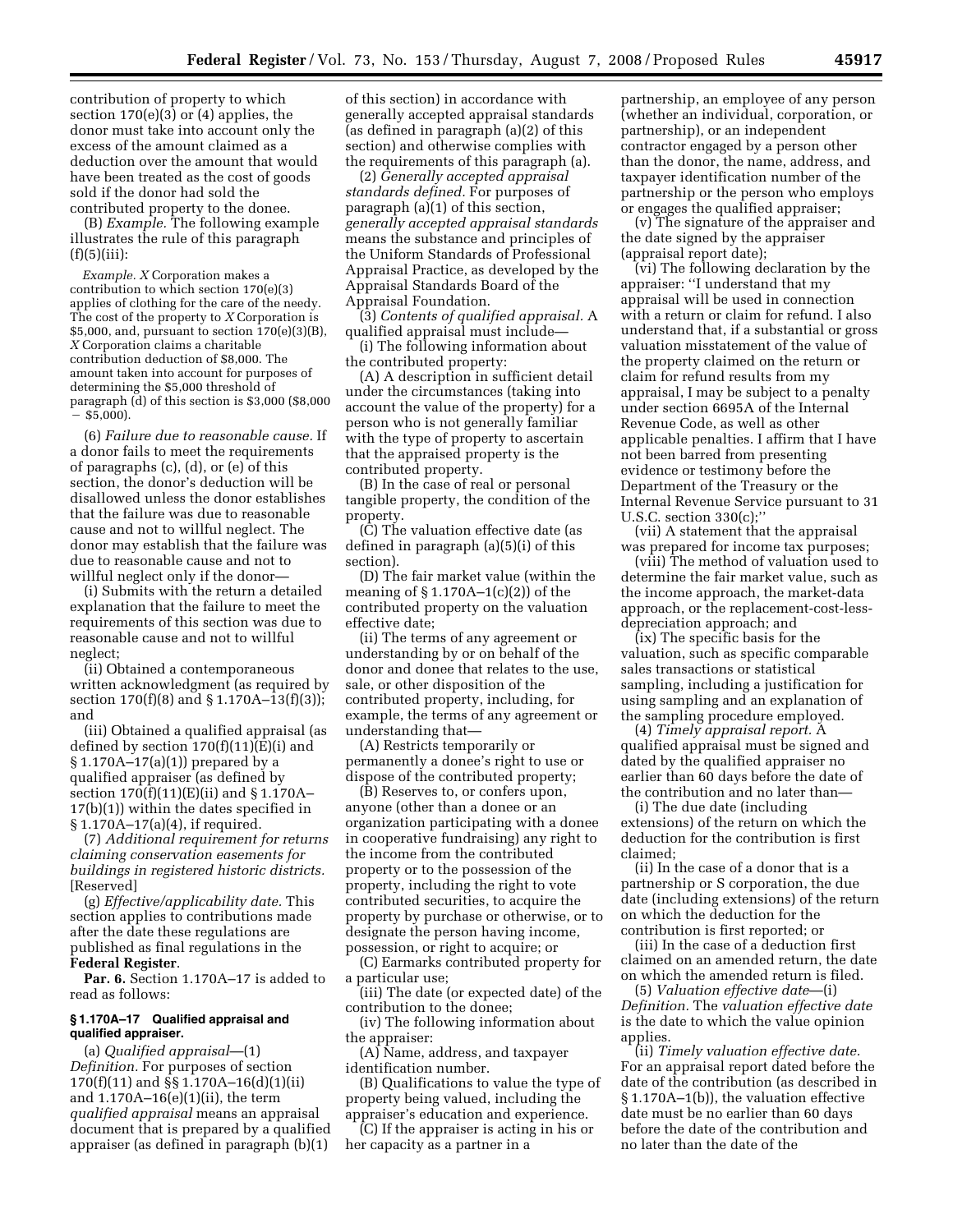contribution. For an appraisal report dated on or after the date of the contribution, the valuation effective date must be the date of the contribution.

(6) *Exclusion for donor knowledge of falsity.* An appraisal is not a qualified appraisal for a particular contribution, even if the requirements of this paragraph (a) are met, if a reasonable person would conclude that the donor failed to disclose or misrepresented facts that would cause the appraiser to overstate the value of the contributed property.

(7) *Number of appraisals required.* A donor must obtain a separate qualified appraisal for each item of property for which an appraisal is required under paragraphs (c), (d), or (e) of this section and that is not included in a group of similar items of property (as defined in § 1.170A–13(c)(7)(iii)). For rules regarding the number of appraisals required if similar items of property are contributed, see § 1.170A–  $13(c)(3)(iv)(A).$ 

(8) *Prohibited appraisal fees.* The fee for a qualified appraisal cannot be based to any extent on the appraised value of the property. For example, a fee for an appraisal will be treated as based on the appraised value of the property if any part of the fee depends on the amount of the appraised value that is allowed by the IRS after an examination.

(9) *Retention of qualified appraisal.*  The donor must retain the qualified appraisal for so long as it may be relevant in the administration of any internal revenue law.

(10) *Appraisal disregarded pursuant to 31 U.S.C. 330(c).* If an appraisal is disregarded pursuant to 31 U.S.C. 330(c), it has no probative effect as to the value of the appraised property and does not satisfy the appraisal requirements of paragraphs (d) and (e) of this section, unless the appraisal and Form 8283 include the appraiser signature, the date signed by the appraiser, and the appraiser declaration described in paragraphs (a)(3)(v) and  $(a)(3)(vi)$  of this section and  $\S$ § 1.170A–  $16(d)(3)(iii)$  and  $(d)(4)$ , and the donor had no knowledge that the signature, date, or declaration was false when the appraisal and Form 8283 were signed by the appraiser.

(11) *Partial interest.* If the contributed property is a partial interest, the appraisal must be of the partial interest.

(b) *Qualified appraiser*—(1) *Definition.* For purposes of section 170(f)(11) and §§ 1.170A–16(d)(1)(ii) and 1.170A–16(e)(1)(ii), the term *qualified appraiser* means an individual with verifiable education and experience in valuing the relevant type

of property for which the appraisal is performed (as described in paragraphs (b)(2) through (b)(4) of this section).

(2) *Education and experience in valuing relevant type of property.* (i) *In general.* An individual is treated as having education and experience in valuing the relevant type of property within the meaning of paragraph (b)(1) of this section if, as of the date the individual signs the appraisal, the individual has—

(A) Successfully completed (for example, received a passing grade on a final examination) professional or college-level coursework (as described in paragraph (b)(2)(ii) of this section) in valuing the relevant type of property (as described in paragraph (b)(3) of this section), and has two or more years of experience in valuing the relevant type of property (as described in paragraph (b)(3) of this section); or

(B) Earned a recognized appraisal designation (as described in paragraph (b)(2)(iii) of this section) for the relevant type of property (as described in paragraph (b)(3) of this section).

(ii) *Coursework must be obtained from professional or college-level educational institution, appraisal organization, or employer educational program.* For purposes of paragraph (b)(2)(i)(A) of this section, the coursework must be obtained from—

(A) A professional or college-level educational organization described in section 170(b)(1)(A)(ii);

(B) A generally recognized professional appraisal organization that regularly offers educational programs in the principles of valuation; or

(C) An employer as part of an employee apprenticeship or educational program substantially similar to the educational programs described in paragraphs (b)(2)(ii)(A) and (B) of this section.

(iii) *Recognized appraisal designation defined.* A *recognized appraisal designation* means a designation awarded by a recognized professional appraiser organization on the basis of demonstrated competency. For example, an appraiser who has earned a designation similar to the Member of the Appraisal Institute (MAI), Senior Residential Appraiser (SRA), Senior Real Estate Appraiser (SREA), or Senior Real Property Appraiser (SRPA) membership designation has earned a recognized appraisal designation.

(3) *Relevant type of property defined—*(i) *In general.* The relevant type of property means the category of property customary in the appraisal field for an appraiser to value.

(ii) *Examples.* The following examples illustrate the rule of paragraph (b)(3)(i) of this section:

*Example (1). Coursework in valuing relevant type of property.* There are very few professional-level courses offered in widget appraising, and it is customary in the appraisal field for personal property appraisers to appraise widgets. Appraiser *A*  has successfully completed professional-level coursework in valuing personal property generally but has completed no coursework in valuing widgets. The coursework completed by Appraiser *A* is for the relevant type of property under paragraphs (b)(2)(i) and (b)(3)(i) of this section.

*Example (2). Experience in valuing relevant type of property.* It is customary for professional antique appraisers to appraise antique widgets. Appraiser *A* has 2 years of experience in valuing antiques generally and is asked to appraise an antique widget. Appraiser *A* has obtained experience in valuing the relevant type of property under paragraphs  $(b)(2)(i)$  and  $(b)(3)(i)$  of this section.

*Example (3). No experience in valuing relevant type of property.* It is not customary for professional antique appraisers to appraise new widgets. Appraiser *A* has experience in appraising antiques generally but no experience in appraising new widgets. Appraiser *A* is asked to appraise a new widget. Appraiser *A* does not have experience in valuing the relevant type of property under paragraphs (b)(2)(i) and  $(b)(3)(i)$  of this section.

(4) *Verifiable.* For purposes of paragraph (b)(1) of this section, education and experience in valuing the relevant type of property are verifiable if the appraiser specifies in the appraisal the appraiser's education and experience in valuing the relevant type of property (as described in paragraphs (b)(2) and (b)(3) of this section), and the appraiser makes a declaration in the appraisal that, because of the appraiser's education and experience described in this paragraph (b)(4), the appraiser is qualified to make appraisals of the relevant type of property being valued.

(5) *Individuals who are not qualified appraisers.* The following individuals cannot be qualified appraisers for the appraised property:

(i) An individual who receives a fee prohibited by paragraph (a)(8) of this section.

(ii) The donor of the property.

(iii) A party to the transaction in which the donor acquired the property (for example, the individual who sold, exchanged, or gave the property to the donor, or any individual who acted as an agent for the transferor or for the donor for the sale, exchange, or gift), unless the property is contributed within 2 months of the date of acquisition and its appraised value does not exceed its acquisition price.